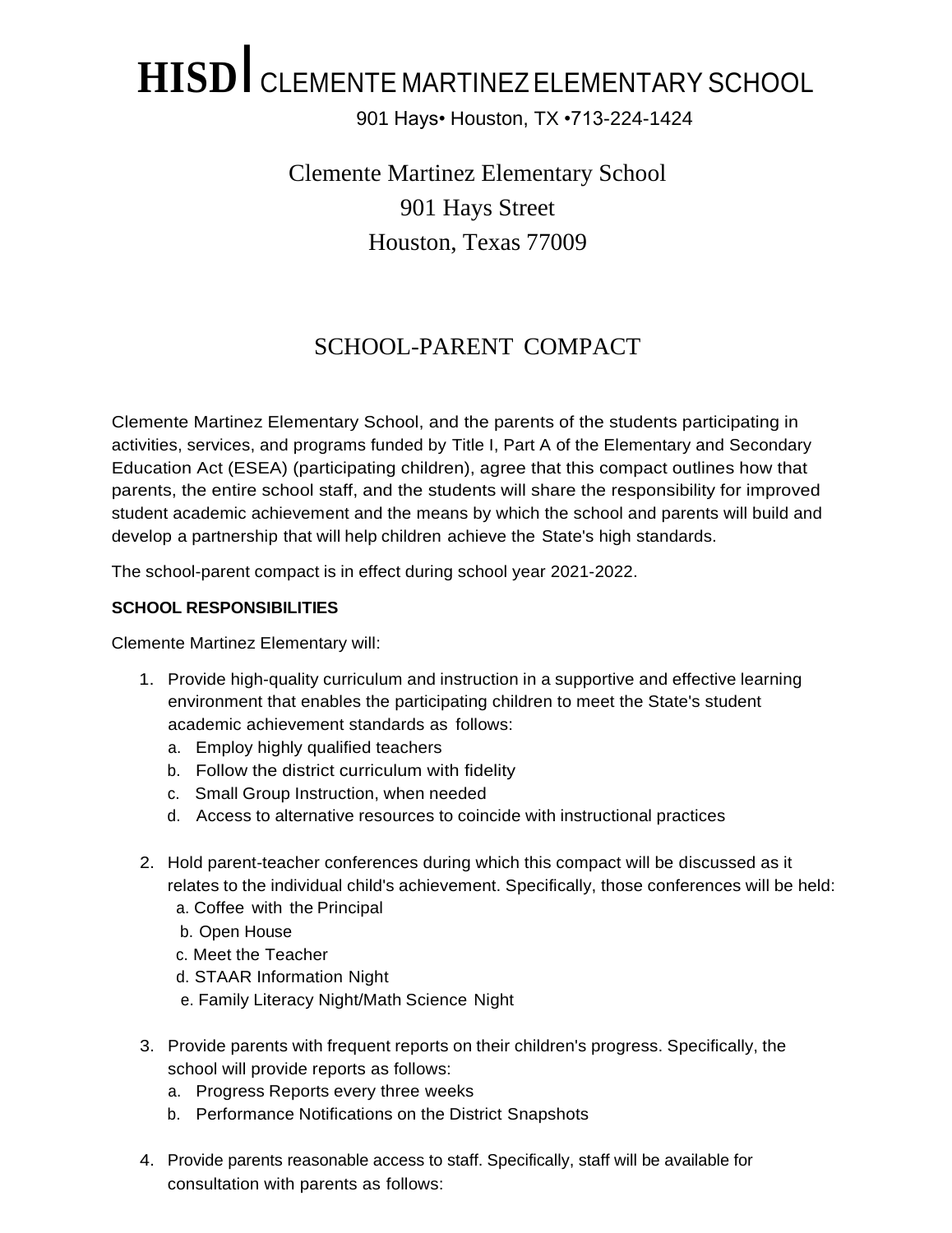# **HISD**I CLEMENTE MARTINEZELEMENTARY SCHOOL

901 Hays• Houston, TX •713-224-1424

- a. Meet the teacher
- b. Teacher's daily Planning/Conference time.
- 5. Provide parents opportunities to volunteer and participate in their child's class, and to VIPS observe classroom activities, as follows:
- 6. Assisting with class fieldtrips/Field Lessons
- 7. Campus will ensure students have access to technology.
- 8. Campus/District will ensure students have access to WIFI
- 9. Campus will ensure students and parents build technology (literacy) skills.

#### **ACTIVITIES TO BUILD PARTNERSHIPS**

Clemente Martinez Elementary will:

Provide a variety of after school programs to support learning and enrichment experiences

- a. After school programs for Math and Science to help reinforce STEM projects and curriculum.
- b. After school sports for the Pre- Kindergarten and Kindergarten students.
- c. The Discovery Gym Program and make it available for all grade levels.
- d. The Boys and Girls Scout Program.

#### **COMMUNICATION ABOUT STUDENT LEARNING**

Clemente Martinez Elementary Will:

Provide frequent data of student work and give multiple ways to communicate about student learning by:

- 1. Providing parents with student work samples in a timely manner
- 2. Provide helpful information and resources to parents to help reinforce and practice skills taught.

#### **PARENTS/GUARDIAN RESPONSIBILITIES**

We, as parents, will support our children's learning in the following ways:

- Monitoring attendance
- Making sure that homework is completed.
- Reading daily to students
- Encourage students to read 20 min. daily
- Volunteering in my child's classroom
- Participate, as appropriate, in decisions relating to my children's education.
- Promoting positive use of my child's extracurricular time.
- Staying informed about my child's education and communicating with the school by promptly reading all notices from the school or the school district.
- Meet regularly with teachers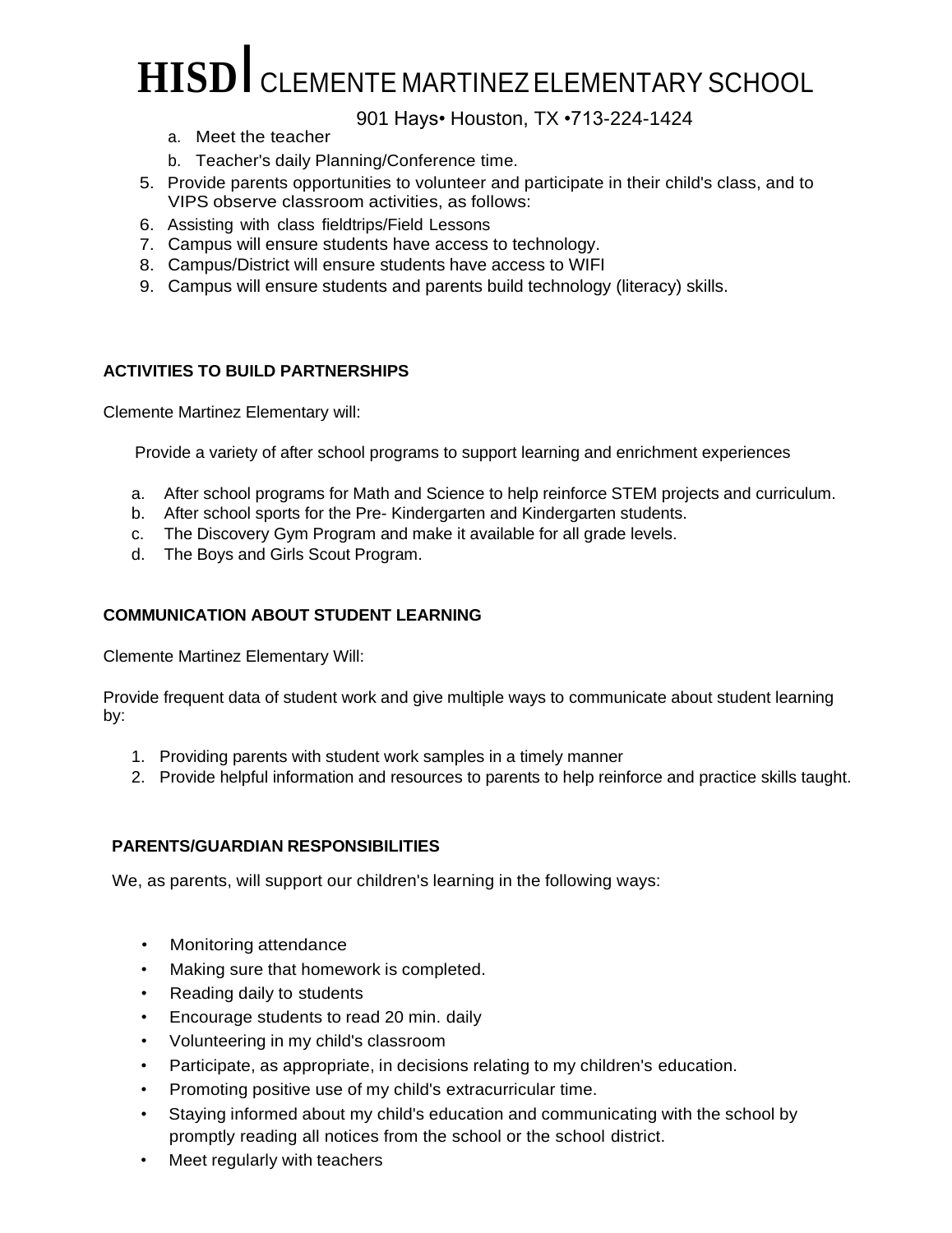### **HISD**I CLEMENTE MARTINEZELEMENTARY SCHOOL 901 Hays• Houston, TX •713-224-1424

#### **STUDENT RESPONSIBILITIES**

We, as students, will:

- Attend school on time daily.
- Attend school each day prepared to complete homework assignments.
- Stay attentive and actively participate in classroom activities.
- Follow school and classroom rules and regulations.
- Respect classmates, teachers, administrators, and other school staff.
- Be a positive role model for the school/community.
- Read daily in school and at home.
- Demonstrate character pillars in school and the surrounding community. (Responsibility, Trustworthiness, Respect, etc.)
- Students will take ownership to request assistance as needed

**School**

Clemente Martinez Elementary

**Student Parent(s)**

**Date**

Revised 10/01/2020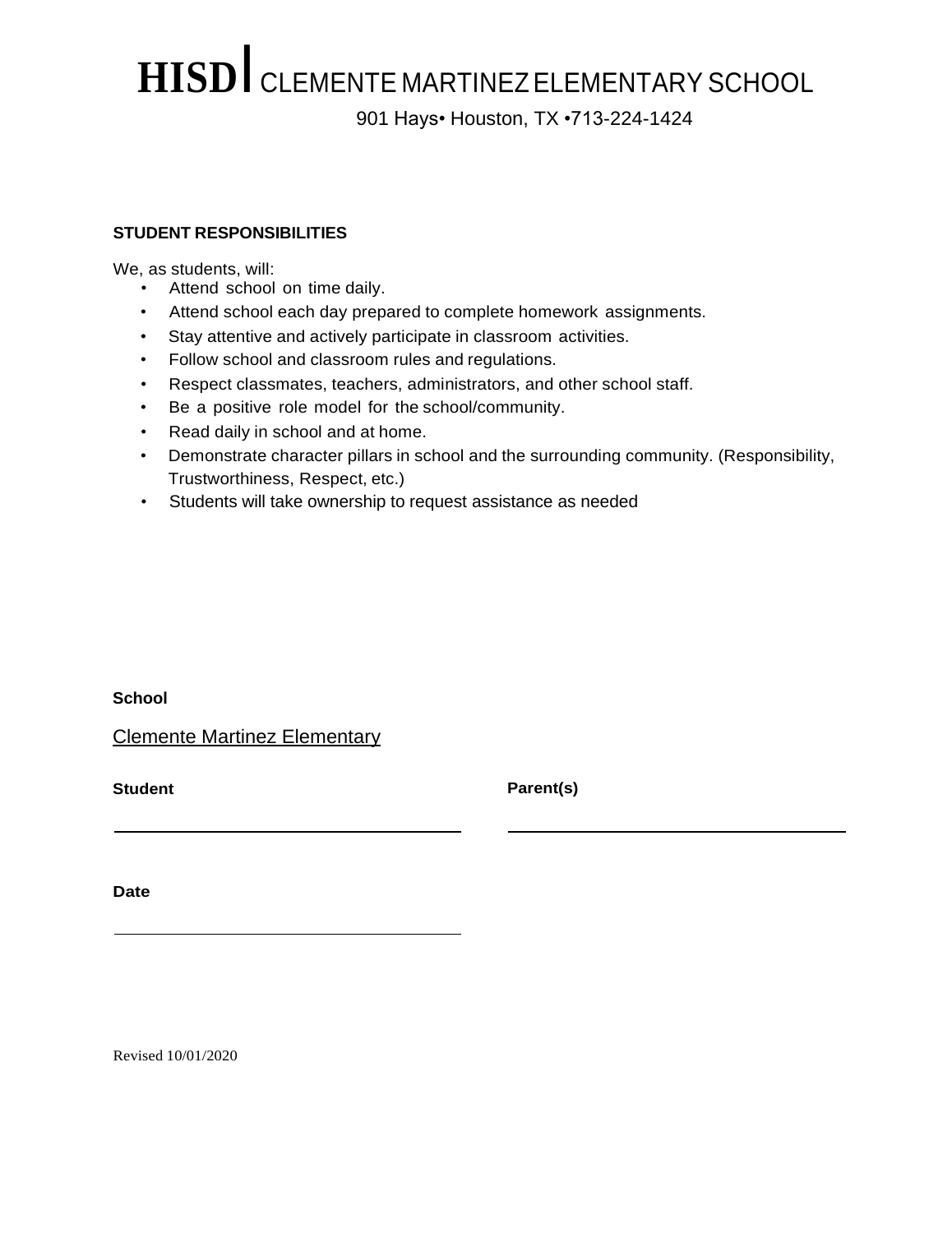Revised 10/01/2020